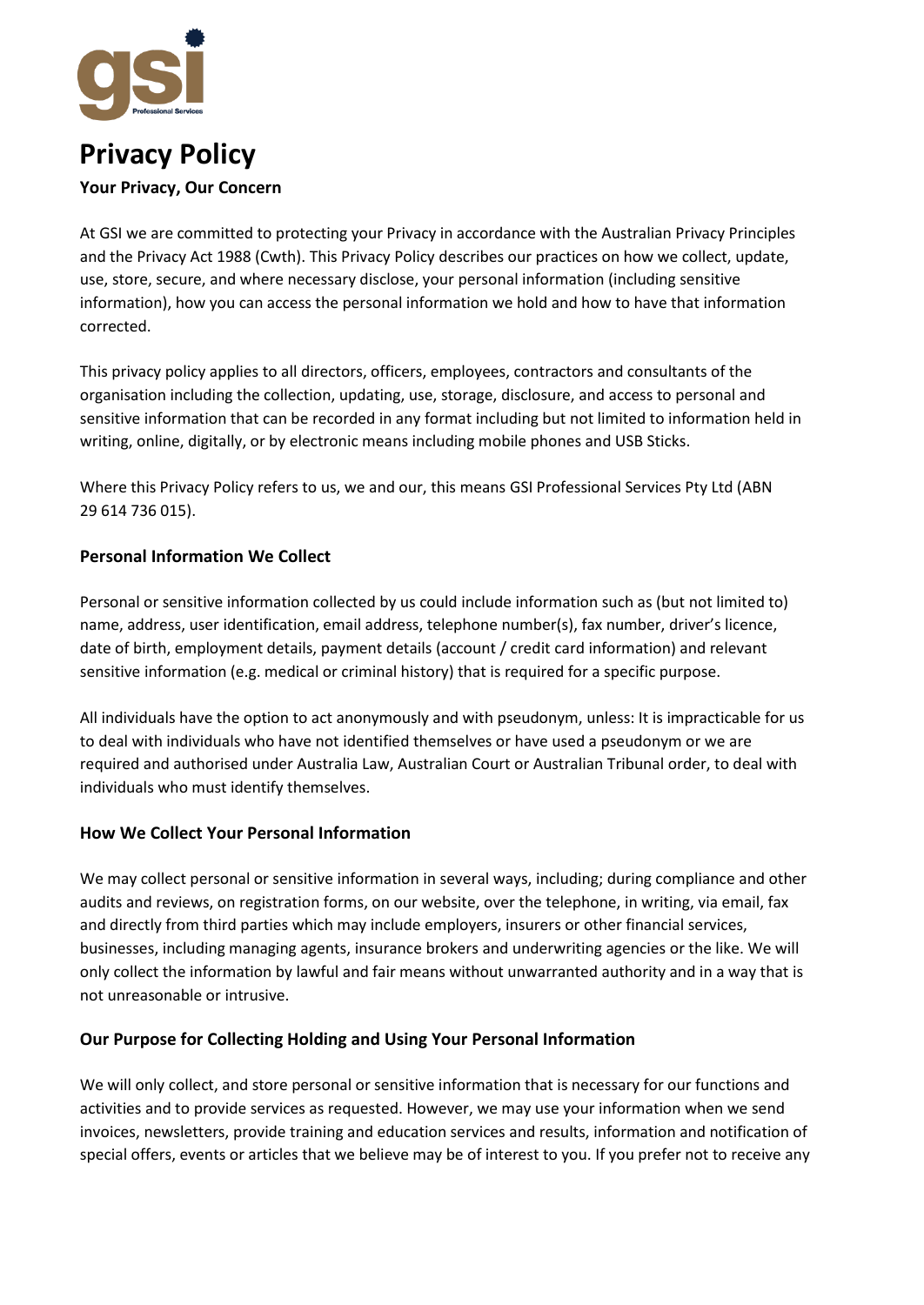

promotional information of this nature or communications in the future, you can unsubscribe by hitting the "unsubscribe button" or by notifying us directly.

## **Disclosure of Your Personal Information**

We will only disclose information about you to others on a needs basis including; audit and compliance reporting (including to insurers, insurance brokers, underwriting agencies or the like), for credit card related functions, reporting of training and educations results, to government and statutory authorities and where permitted by law. Some companies to whom we disclose personal information may be located overseas. We will not provide personal information to organisations or individuals outside Australia unless we are satisfied that they are regulated by laws which protect personal information in a way that is similar to the Privacy Act. You acknowledge that, by consenting to the disclosure of your personal information to these entities outside Australia, we will no longer be required to take reasonable steps to ensure that the recipient does not breach the applicable Privacy Principles of the Privacy Act 1988 (Cwth) in relation to your personal information.

## **Data Quality, Access and Correction of Personal Information**

We will take all necessary steps to ensure that all personal or sensitive information we collect, store and use or where appropriately disclosed to others, is accurate, complete, up to date and relevant. Should an individual make a request to amend, correct or update the information, we will take reasonable steps to ensure our records are updated. However, should we not wish to correct the personal information, as requested by the individual, we will provide:

- Reasons why the refusal is being given except to the extent that it will be unreasonable to do so;
- Information on how to complain about the refusalor;
- Any other matter prescribed by regulations.

Should you make a request to access your personal information, it will be provided via written response within 30 days of the formal request. Should the information requested be unlawful, pose a serious threat to life, health or safety of an individual or impact on the privacy of an individual, the information will not be provided. We will notify you of the basis of our denial of access to the information.

#### **Security of Your Personal Information**

Reasonable steps will be taken to ensure that all personal and sensitive information held by our organisation for any individual will be protected. We are committed to reducing the number of fraudulent activities that we face and our policy is to prosecute any cases of fraud that we identify. As a result, any unauthorised access, modification or disclosure of information that we may identify will be managed in accordance with the Notifiable Data Breach Scheme. All individuals should maintain their own security (e.g. protection of usernames, logins, passwords, etc.) measures to ensure their personal information is protected. Any information that is no longer required for its relevant purpose or is collected and not permitted to be, will be destroyed or de-identified in an appropriate manner that is lawful and reasonable.